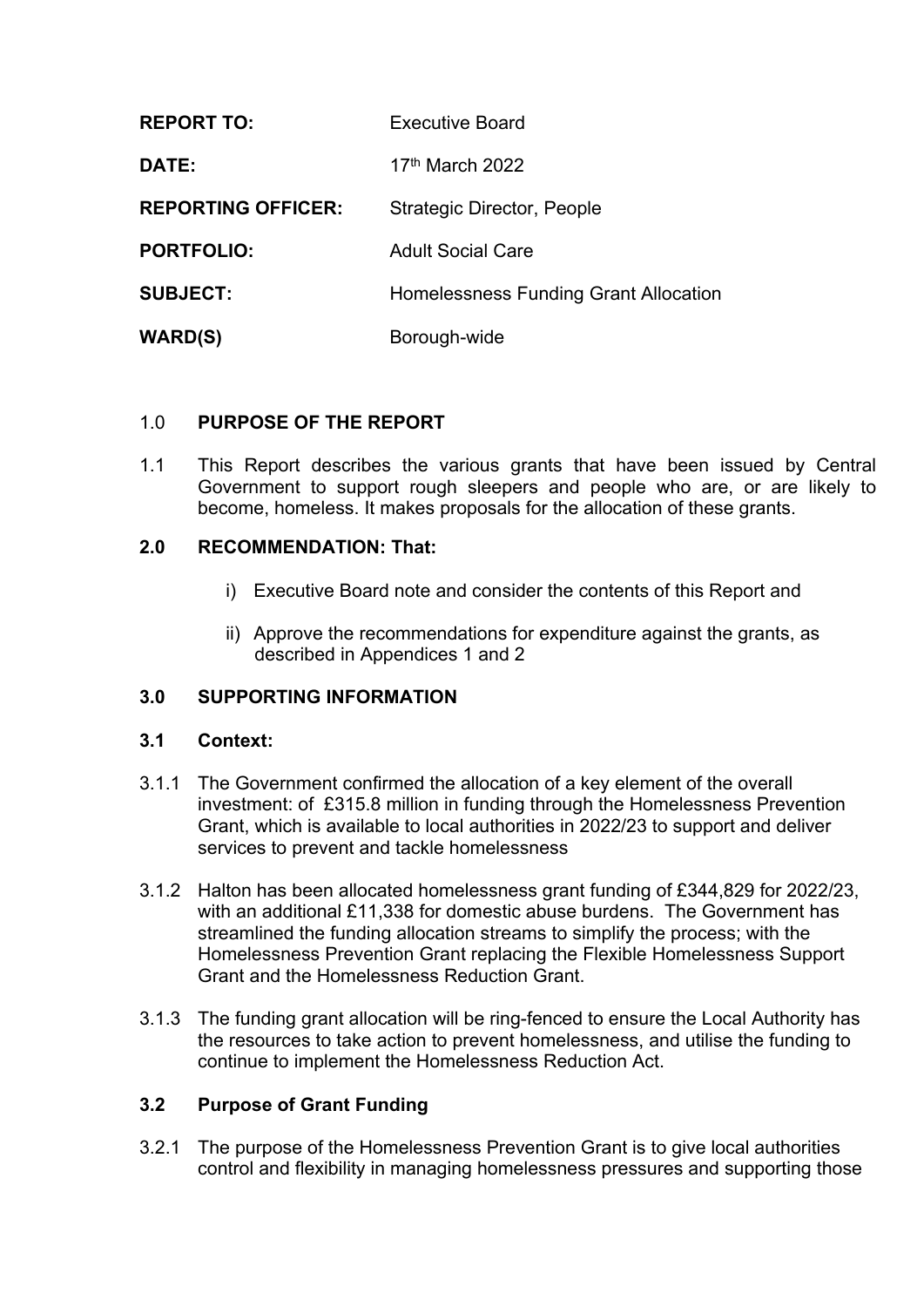who are at risk of homelessness, and to deliver the following priorities:

- To fully enforce the Homelessness Reduction Act and contribute to ending rough sleeping by increasing activity to prevent single homelessness
- Reduce family temporary accommodation numbers through maximising family homelessness prevention,
- Eliminate the use of unsuitable bed and breakfast accommodation for families for longer than the statutory six week limit
- 3.2.2 This funding will be provided upfront in April 2022 and can be used flexibly as part of the councils' resourcing to contribute to the costs of statutory duties, including implementing the Homelessness Reduction Act , domestic abuse burdens and supporting with the costs of temporary accommodation.

#### **3.3 Proposed Funding Allocation**

- 3.3.1 The Homelessness Prevention Grant will be allocated to improve and deliver statutory services and develop new initiatives to prevent homelessness. The proposed Prevention grant funding allocation is outlined within Appendix 1.
- 3.3.2 Within the grant allocation funding, there is an additional amount of £50.000. It is proposed that the funding will provide financial incentives to prevent homelessness and offer vulnerable clients financial assistance and support to prevent homelessness and sustain tenancies.
- 3.3.3 These services have proven successful during the latter years and assisted clients to remain within their homes or have the necessary assistance to move into alternative suitable housing accommodation.
- 3.3.4 One of the biggest barrier for clients accessing private rented accommodation is the need for guarantors. The proposal is for the LA to act as guarantor for 3 - 6 months to enable vulnerable client groups to access properties in the private sector, this is intended to break down barriers and encourage landlords to work directly with the LA. The scheme will also link in with the Bond Guarantee Scheme to offer longer term support and reassurance to landlords.
- 3.3.5 The proposal for an additional triage officer is intended to support the team to complete initial assessment to ascertain what interim action is required. The officer will manage the temporary accommodation placements and address all identified issues relating to homelessness clients placed within the accommodation. The officer will work with homelessness clients and support them to address health and housing issues. The post will reduce the pressure upon the team, thus allowing officers to focus upon homelessness prevention measures.
- 3.3.6 The domestic abuse funding will enable the Local Authority to meet its statutory requirements in line with legislation. The burdens funding will be used to assist victim of domestic abuse retain tenancy security and offer additional training to officers.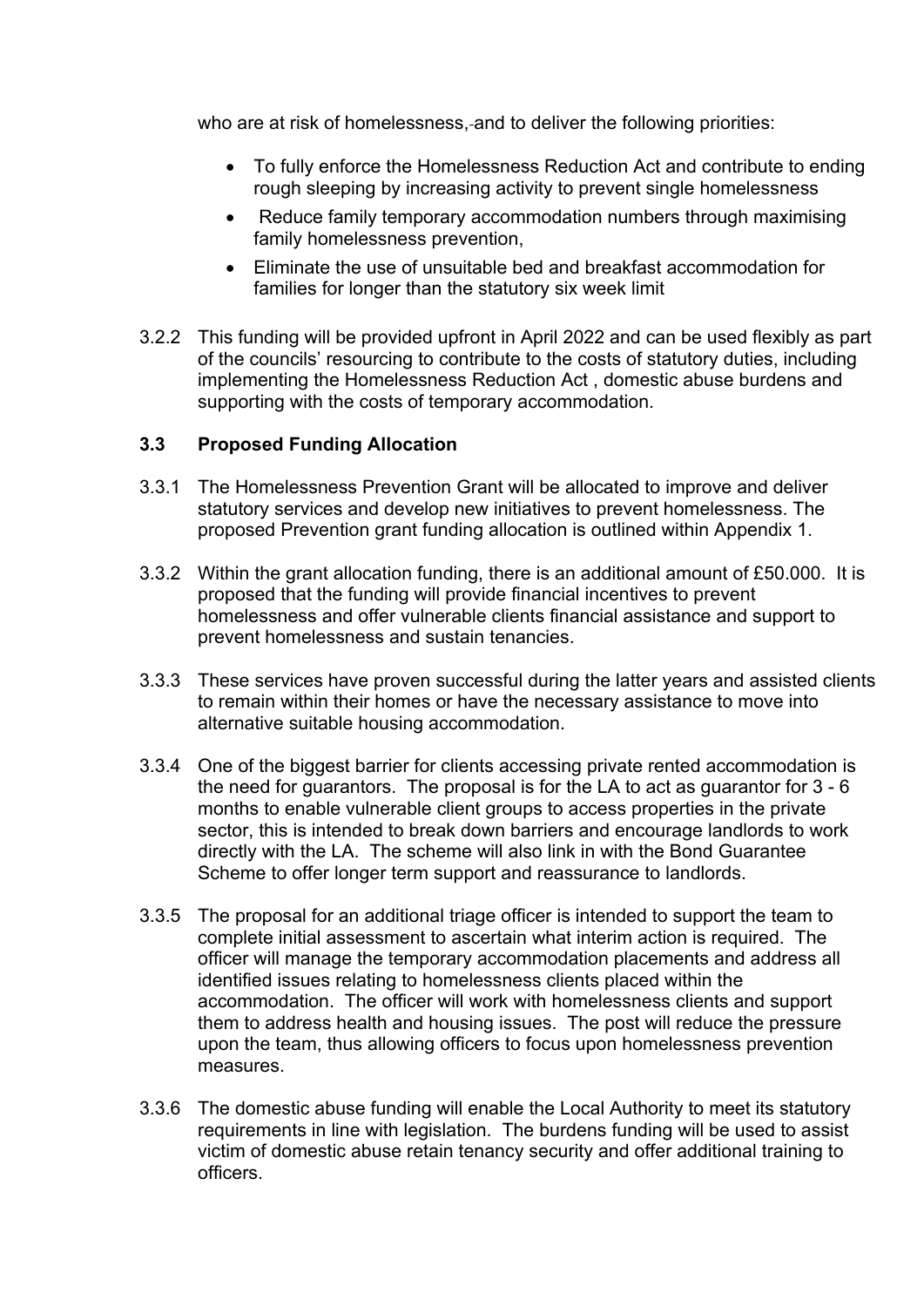### **3.4 Rough Sleepers Initiative Funding**

- 3.4.1 The Rough Sleeping Initiative Funding (RSI 4) will continue to run in 2021/22, commencing its fifth year of funding in April 2022. The funding bid is presently being drawn up to retain existing services and will also be ring-fenced in 2022/23, to ensure the funds are dedicated to achieve the shared ambition of ending rough sleeping.
- 3.4.2 This funding is described as being made available for local authorities to support people living on the streets. The Local Authority was awarded £106,000 for 2021/22 and the Government has released the RSI 5 funding bid which will cover a three year period and must be submitted by 27/2/22. The proposed bid to continue with existing services is detailed within Appendix 2.
- 3.4.3 The identified services are a continuation of the service presently being delivered, which has proven successful and has been highlighted as best practice. The outreach support services will work with all rough sleepers to assist them off the streets and access to short and long term sustainable accommodation.

#### **3.5 Winter Funding Enhancement 2021/22**

- 3.5.1 The Government announced a £65 million top up of the Homelessness Prevention Grant for 2021/22. The one off ring-fenced grant allocation for Halton is £72,303 and available to support private renters with rent arrears, avoid eviction and find new accommodation where necessary, thus allowing Local Authorities to target those most in need.
- 3.5.2 The Department for Levelling Up, Housing and Communities (DLUHC) expect the additional funding to be specifically used to maximise upstream homelessness prevention for low-income clients within private rented accommodation, however, it cannot be used to fund temporary accommodation. The funding allocation for 2021/22 must be spent by 31st March 2022.
- 3.5.3 Funding will be used to deliver early intervention measures to offer a more client focused service to both clients within the private rented sector and homeowners. The LA must demonstrate negotiations with landlords and financial agencies to increase tenancy and home ownership sustainment.

#### **4.0 POLICY IMPLICATIONS**

4.1 There are no policy implications arising from this Report.

#### **5.0 FINANCIAL IMPLICATIONS**

5.1 The financial implications are as described in this Report. The increased demand in homelessness presentations has placed additional pressure upon the team. The funding grant will provide additional staffing to deliver homelessness services and reduce/prevent homelessness and will complement the ongoing delivery of services for homelessness clients, with additional financial assistance to promote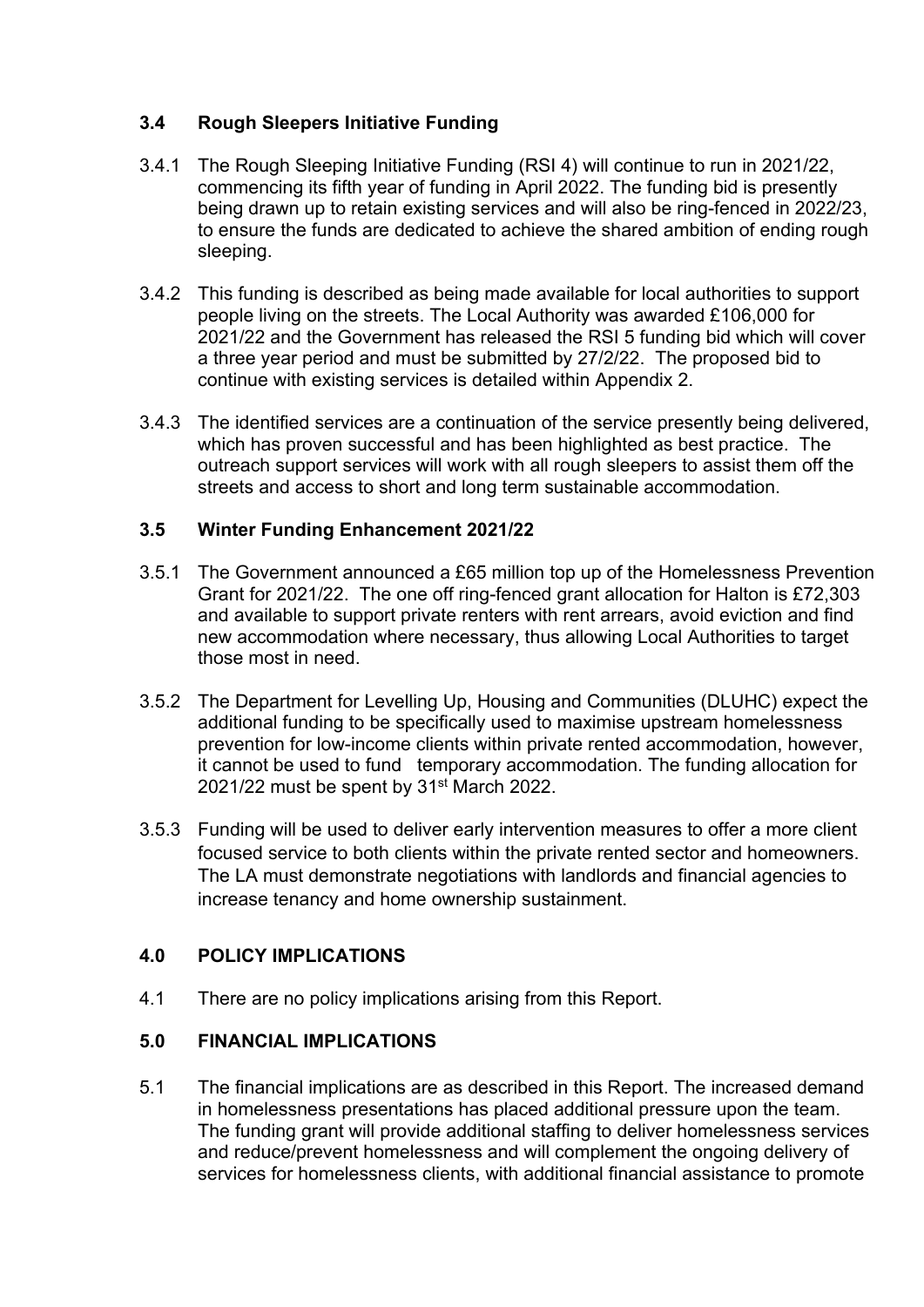lifestyle change and sustainability.

#### **6.0 IMPLICATIONS FOR THE COUNCIL'S PRIORITIES**

#### 6.1 **Children & Young People in Halton**

The services and supports provided by the Housing Solutions Team apply to young people, families and care leavers, as well as to individuals who find themselves homeless. These can be some of the most vulnerable groups in our communities, and many rely on accessing suitable social housing to meet their needs.

#### 6.2 **Employment, Learning & Skills in Halton**

None identified.

#### 6.3 **A Healthy Halton**

Key elements of the services for rough sleepers include the provision of an outreach nurse practitioner, and an outreach team to help entrenched rough sleepers to engage with services, move off the streets and address housing and health needs. The nurse practitioner can prescribe and can provide direct health advice and support, thereby reducing pressures on hard-pressed GP and secondary care services.

#### 6.4 **A Safer Halton**

Although the number of rough sleepers in Halton is small, they can be perceived as being a public nuisance, particularly when associated with begging. The services and supports funded by the grant allocations help to reduce the numbers of people sleeping rough and to manage their situations more effectively.

#### 6.5 **Halton's Urban Renewal**

None identified.

#### **7.0 RISK ANALYSIS**

- 7.1 On an individual basis, the provision of help and support from the housing and homelessness service is addressing the needs of some of the most vulnerable people in our area.
- 7.2 The provision of services to support rough sleepers and potentially homeless people is a statutory requirement. Without the services and support described in this Report and funded by grant allocation, the council would be at risk of legal challenge.

#### **8.0 EQUALITY AND DIVERSITY ISSUES**

8.1 There are no equality implications arising from the contents of this Report.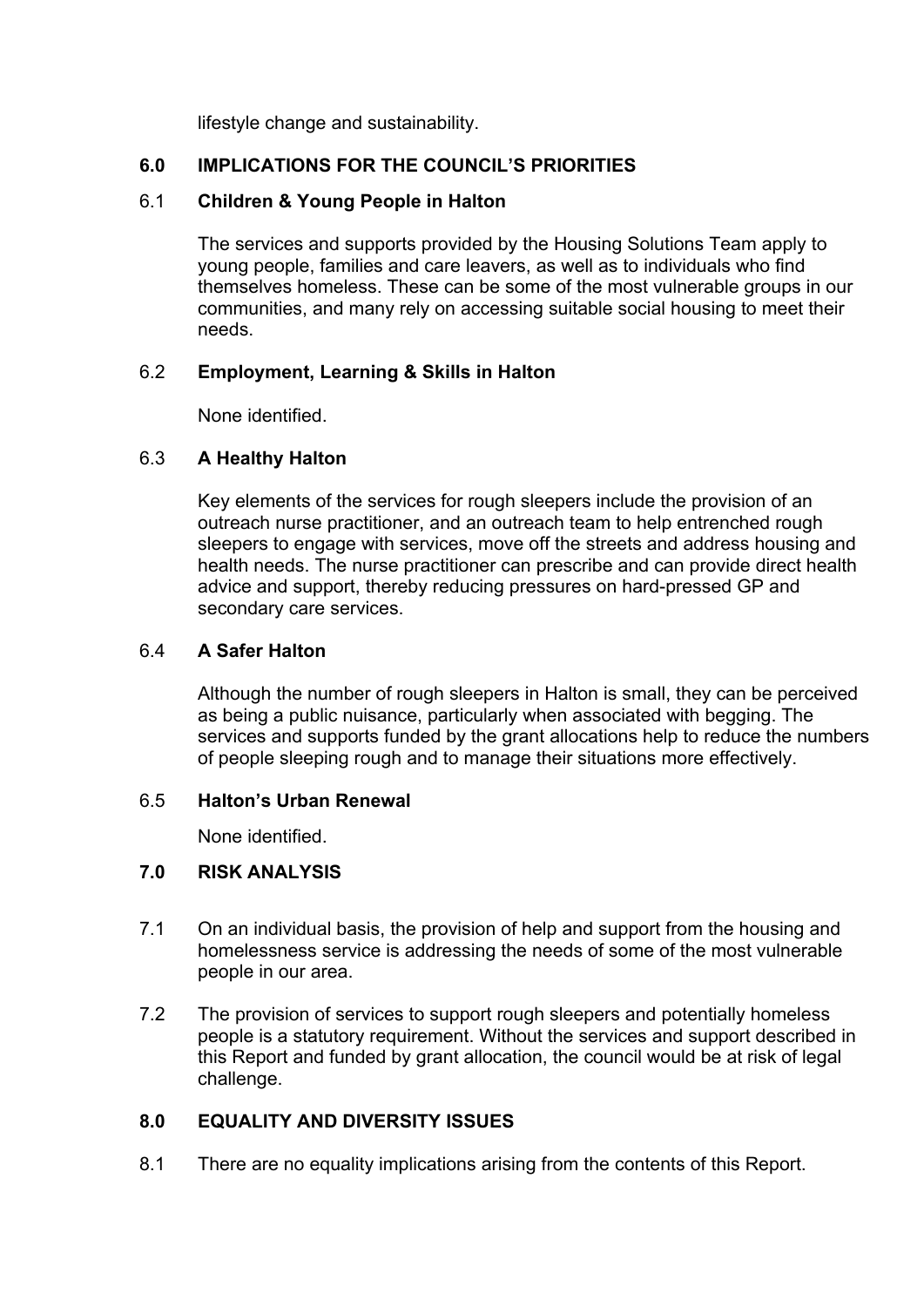#### **9.0 REASON(S) FOR DECISION**

The report outlines the purpose of the awarded grant allocation to provide full breakdown of expenditure and transparency.

#### **10.0 ALTERNATIVE OPTIONS CONSIDERED AND REJECTED**

None

#### **11.0 IMPLEMENTATION DATE**

The funding allocation 2022/23 will commence on1st April 2022.

#### **12.0 LIST OF BACKGROUND PAPERS UNDER SECTION 100D OF THE LOCAL GOVERNMENT ACT 1972**

None.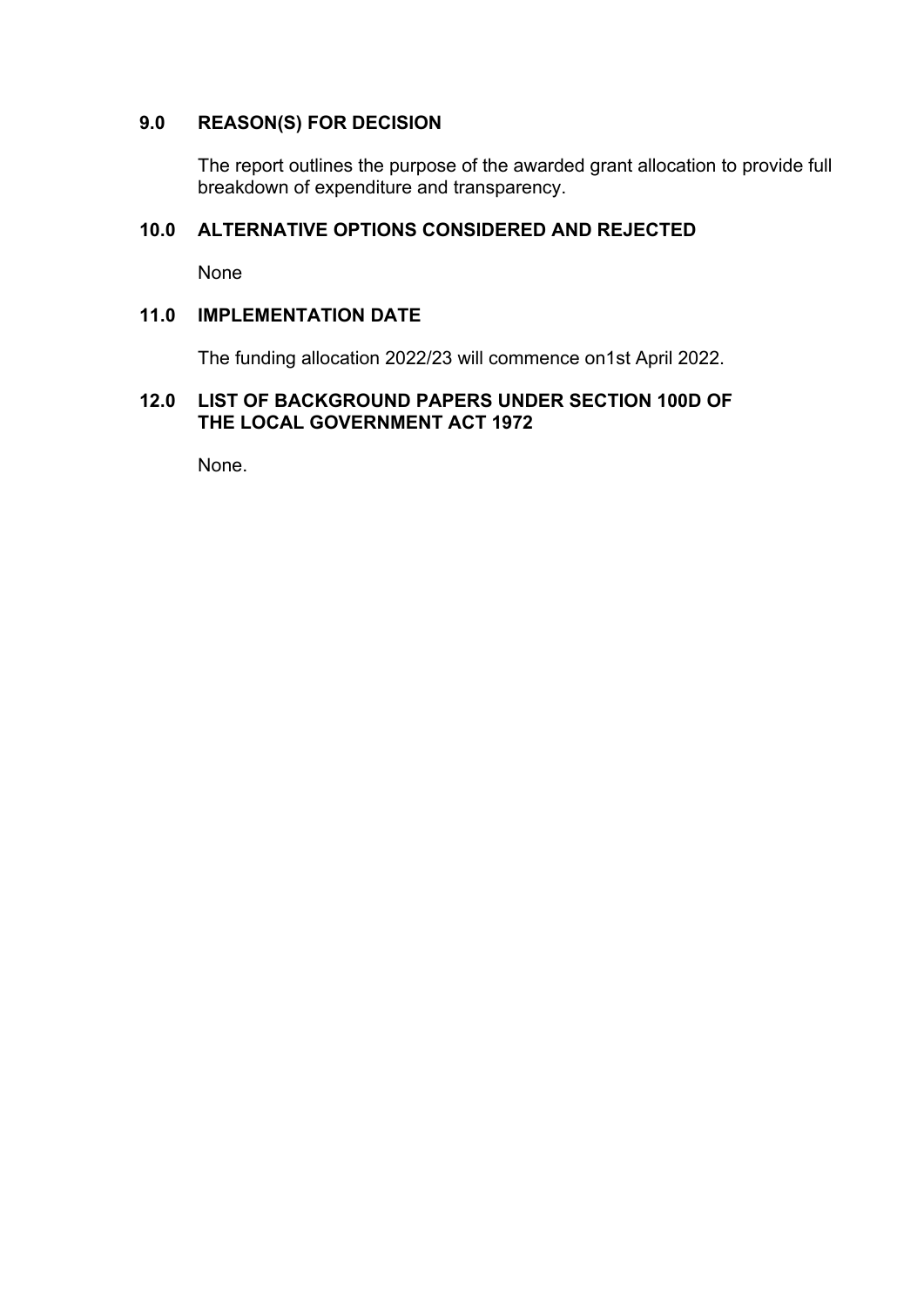## *Appendix 1*

| <b>Funding</b> | <b>Service Delivery</b>                             | <b>Purpose</b>                                                                                                                                      |
|----------------|-----------------------------------------------------|-----------------------------------------------------------------------------------------------------------------------------------------------------|
| £64.000        | 2 x Housing Solutions<br><b>Advisers</b>            | Increased levels of homelessness<br>put additional pressure upon<br>Housing Solutions Team.                                                         |
|                |                                                     | Additional officers to meet demand<br>and ensure LA is fully compliant<br>with statutory requirement                                                |
| £40.000        | CGL<br><b>Homelessness Nurse</b><br>Practitioner    | Continuation of provision to deliver<br>outreach health advice and<br>prescribing to homelessness<br>clients.                                       |
| £55.000        | <b>Prevention Fund</b>                              | Offer financial funding to prevent<br>homelessness. E.g., rent arrears,<br>safety certificates, deposits etc.<br>Assist migrant Families (including |
| £18,000        | <b>No Recourse to</b><br><b>Public Funds (NRPF)</b> | those experiencing domestic<br>abuse) who have NRPF, whilst<br>applying for immigration status.                                                     |
|                | - Families                                          | Homelessness data reporting IT<br>system (Jigsaw)<br>Accommodation and support<br>referral IT system across LCR<br>Mainstay                         |
| £25.000        | <b>Mainstay &amp; Jigsaw</b>                        |                                                                                                                                                     |
| £50.000        | <b>Bond Guarantee</b><br>Service                    | Financial uplift for private landlords<br>to encourage engagement and<br>assist with accommodation<br>provision                                     |
| £30.000        | Mortgage Rescue                                     | Financial assistance to<br>homeowners to prevent<br>homelessness                                                                                    |
| £30.000        | <b>GIFT Initiative</b>                              | Furniture package for<br>homelessness clients to assist<br>when undertaking new tenancy.                                                            |
| £32,000        | <b>Support Officer</b><br>Columba                   | Officer based at Columba to<br>provide additional support for<br>clients placed there during COVID.                                                 |
| £828.00        | <b>Staff Training</b>                               | Additional training for staff to<br>ensure they are compliant with<br>Homelessness legal requirements                                               |